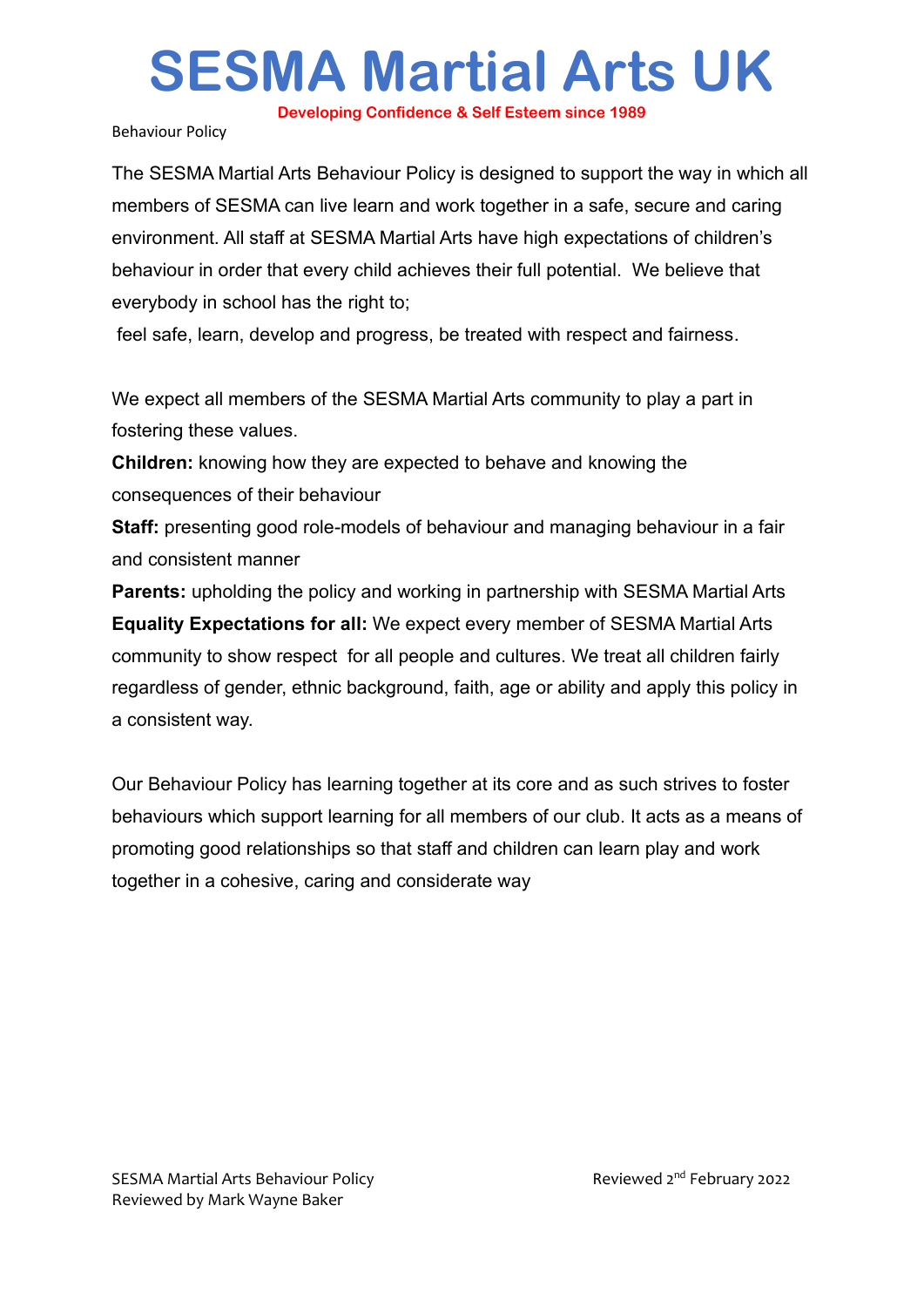**Developing Confidence & Self Esteem since 1989**

Behaviour Policy

At SESMA Martial Arts we recognise that the development and maintenance of outstanding pupil behaviour depends upon a number of interlinked factors. The approach we have adopted is to encourage positive behaviour by progressively tackling all those factors that influence this development. It is the responsibility of all staff to work actively on all of the key factors below, both in their own Dojo and around the studio as a whole.

These factors include:

- The provision of a relevant, motivating and challenging lesson plan in every class
- A tidy, clean and stimulating physical environment that is organised so resources are accessible to children in order to enhance their learning
- A positive ethos throughout the SESMA Martial Arts where the adults model excellent behaviour towards children and each other
- The involvement of pupils in reviewing their own learning and behaviour
- Strong, consistent and shared routines
- A fair and consistently applied strategy for responding to unacceptable behaviour
- A sense of community involving pupils, parents and the instructors, where all are treated with respect
- SESMA Martial Arts aims to help our children to become positive, responsible and increasingly independent members of the SESMA Martial Arts and wider community; as such, our approach to behaviour is centred around the following behaviours for learning.
- **Listen well and be respectful**
- **Use helpful talking**
- **Get better at sharing**
- **Make others happy**
- **Be a learning friend**
- **Try your best**
- **Everyone joins in**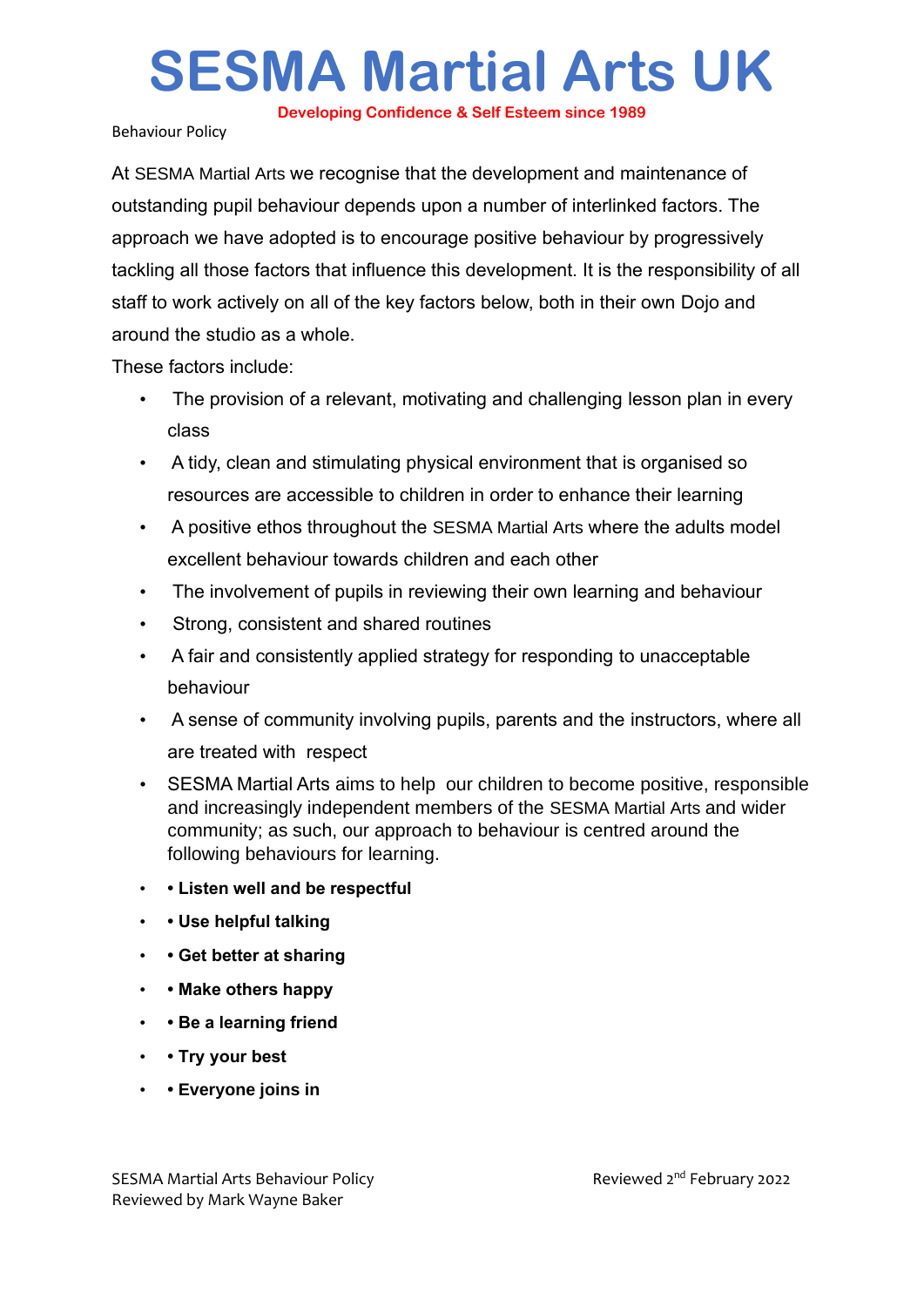**Developing Confidence & Self Esteem since 1989**

Behaviour Policy

#### **Rewards and Celebration:**

We believe that the most effective way of achieving our aim is to praise and encourage positive behaviours. Instructors may reward and work towards reinforcement of these positive behaviours in a number of ways. Examples of such behaviour will be celebrated in and out of the Dojo, social media and messages home. The Senior Instructors will also issue positive notes to celebrate children who demonstrate positive learning behaviours.

### **Reminders and Consequences:**

At SESMA Martial Arts we use a number of reminders and then consequences to enforce our learning behaviours and to ensure a safe and positive learning environment. We have high expectations of our children's behaviour and strive to ensure that all children work to the best of their ability. Each instructor regularly discusses the positive behaviours they are looking for and the consequences for inappropriate choice making.

## **Reminders:**

Some children will require a reminder to maintain positive behaviour and the staff at SESMA Martial Arts will select a reminder appropriate to the situation. These may include:

- Quiet reminders this may involve a look, or a little sign from the instructor, e.g. putting a finger to their lips to indicate non-talking time
- Children may be asked to move to a place nearer the instructor or alone for short periods of time within the Dojo
- Proximity praise, this means praising children who are near to the 'target child' for their good behaviour, which encourages the target child to copy their behaviour
- Verbal reminders using a positive instruction